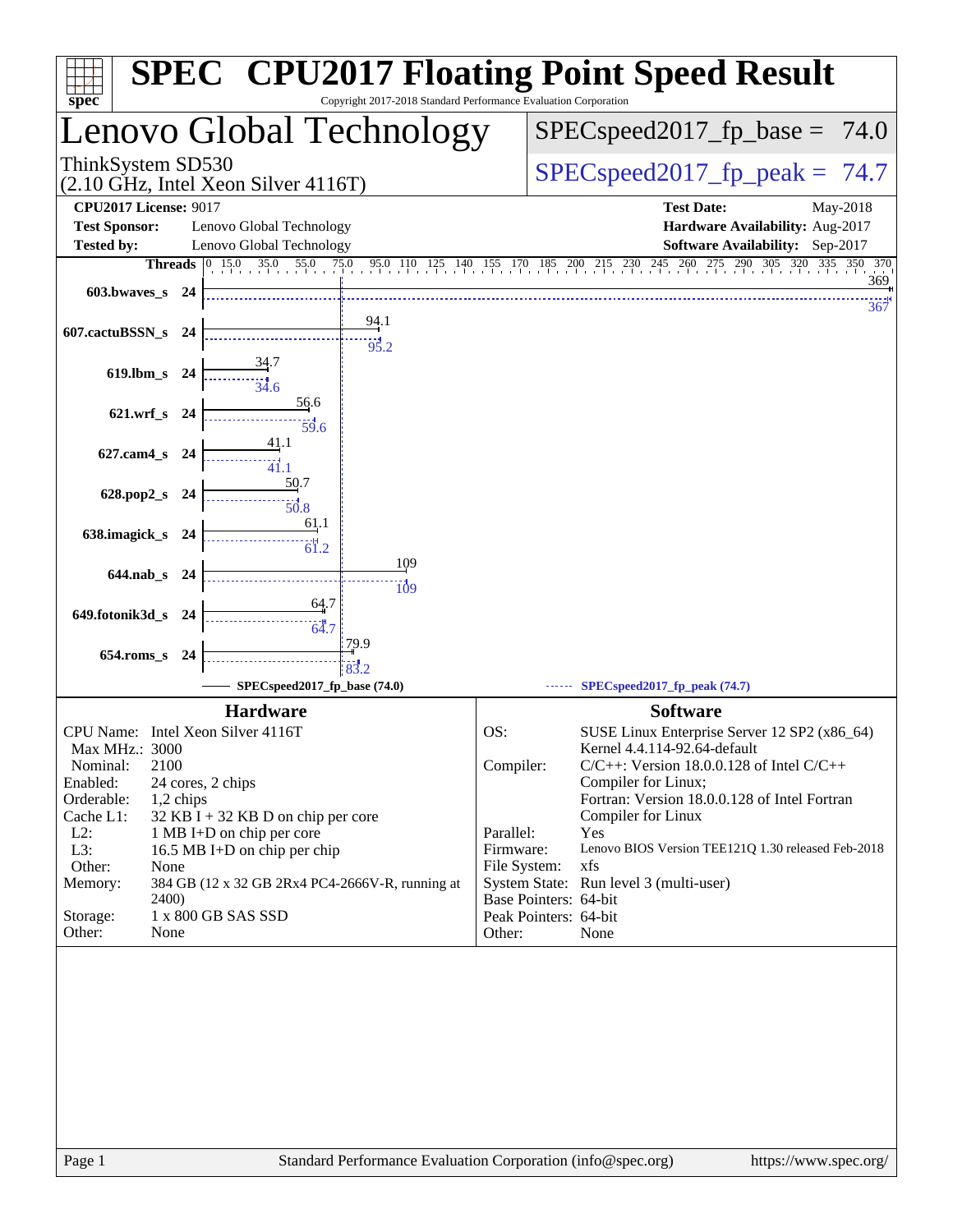

# Lenovo Global Technology

ThinkSystem SD530  $SPEC speed2017$  fp\_peak = 74.7

 $SPECspeed2017_fp\_base = 74.0$ 

(2.10 GHz, Intel Xeon Silver 4116T)

**[Test Sponsor:](http://www.spec.org/auto/cpu2017/Docs/result-fields.html#TestSponsor)** Lenovo Global Technology **[Hardware Availability:](http://www.spec.org/auto/cpu2017/Docs/result-fields.html#HardwareAvailability)** Aug-2017 **[Tested by:](http://www.spec.org/auto/cpu2017/Docs/result-fields.html#Testedby)** Lenovo Global Technology **[Software Availability:](http://www.spec.org/auto/cpu2017/Docs/result-fields.html#SoftwareAvailability)** Sep-2017

**[CPU2017 License:](http://www.spec.org/auto/cpu2017/Docs/result-fields.html#CPU2017License)** 9017 **[Test Date:](http://www.spec.org/auto/cpu2017/Docs/result-fields.html#TestDate)** May-2018

### **[Results Table](http://www.spec.org/auto/cpu2017/Docs/result-fields.html#ResultsTable)**

|                  | <b>Base</b>                        |                |       |                | <b>Peak</b> |                |            |                |                |              |                |              |                |              |
|------------------|------------------------------------|----------------|-------|----------------|-------------|----------------|------------|----------------|----------------|--------------|----------------|--------------|----------------|--------------|
| <b>Benchmark</b> | <b>Threads</b>                     | <b>Seconds</b> | Ratio | <b>Seconds</b> | Ratio       | <b>Seconds</b> | Ratio      | <b>Threads</b> | <b>Seconds</b> | <b>Ratio</b> | <b>Seconds</b> | <b>Ratio</b> | <b>Seconds</b> | <b>Ratio</b> |
| 603.bwaves_s     | 24                                 | 160            | 370   | 160            | 368         | 160            | 369        | 24             | 161            | <b>367</b>   | 161            | 367          | 160            | 369          |
| 607.cactuBSSN s  | 24                                 | 177            | 94.0  | 177            | 94.3        | 177            | 94.1       | 24             | 175            | 95.2         | 176            | 94.7         | 175            | 95.2         |
| $619.1$ bm s     | 24                                 | 151            | 34.7  | 152            | 34.4        | 151            | 34.7       | 24             | 151            | 34.6         | 151            | 34.7         | 153            | 34.1         |
| $621$ .wrf s     | 24                                 | 234            | 56.6  | 232            | 57.0        | 235            | 56.3       | 24             | 221            | 59.9         | 222            | 59.6         | 222            | 59.5         |
| $627$ .cam $4$ s | 24                                 | 216            | 41.1  | 215            | 41.2        | 216            | 41.1       | 24             | 216            | 41.1         | 215            | 41.2         | 216            | 41.1         |
| $628.pop2_s$     | 24                                 | 234            | 50.7  | 234            | 50.8        | 234            | 50.7       | 24             | 234            | 50.8         | 235            | 50.5         | 232            | 51.1         |
| 638.imagick_s    | 24                                 | 236            | 61.2  | 236            | 61.1        | 236            | 61.1       | 24             | 236            | 61.2         | 236            | 61.2         | 244            | 59.2         |
| $644$ .nab s     | 24                                 | 160            | 109   | 160            | 109         | 160            | <b>109</b> | 24             | 160            | 109          | 160            | 109          | 160            | 109          |
| 649.fotonik3d s  | 24                                 | 142            | 64.1  | 139            | 65.4        | 141            | 64.7       | 24             | 142            | 64.1         | 139            | 65.7         | 141            | 64.7         |
| $654$ .roms s    | 24                                 | 195            | 80.9  | <u> 197</u>    | 79.9        | 197            | 79.8       | 24             | 190            | 82.8         | <u>189</u>     | 83.2         | 188            | 83.9         |
|                  | $SPEC speed2017$ fp base =<br>74.0 |                |       |                |             |                |            |                |                |              |                |              |                |              |

**[SPECspeed2017\\_fp\\_peak =](http://www.spec.org/auto/cpu2017/Docs/result-fields.html#SPECspeed2017fppeak) 74.7**

Results appear in the [order in which they were run.](http://www.spec.org/auto/cpu2017/Docs/result-fields.html#RunOrder) Bold underlined text [indicates a median measurement](http://www.spec.org/auto/cpu2017/Docs/result-fields.html#Median).

### **[Operating System Notes](http://www.spec.org/auto/cpu2017/Docs/result-fields.html#OperatingSystemNotes)**

Stack size set to unlimited using "ulimit -s unlimited"

### **[General Notes](http://www.spec.org/auto/cpu2017/Docs/result-fields.html#GeneralNotes)**

Environment variables set by runcpu before the start of the run: LD\_LIBRARY\_PATH = "/home/cpu2017.1.0.2.ic18.0/lib/ia32:/home/cpu2017.1.0.2.ic18.0/lib/intel64" LD\_LIBRARY\_PATH = "\$LD\_LIBRARY\_PATH:/home/cpu2017.1.0.2.ic18.0/je5.0.1-32:/home/cpu2017.1.0.2.ic18.0/je5.0.1-64" OMP\_STACKSIZE = "192M"

 Binaries compiled on a system with 1x Intel Core i7-4790 CPU + 32GB RAM memory using Redhat Enterprise Linux 7.4 Transparent Huge Pages enabled by default Prior to runcpu invocation Filesystem page cache synced and cleared with: sync; echo 3> /proc/sys/vm/drop\_caches Yes: The test sponsor attests, as of date of publication, that CVE-2017-5754 (Meltdown) is mitigated in the system as tested and documented. Yes: The test sponsor attests, as of date of publication, that CVE-2017-5753 (Spectre variant 1) is mitigated in the system as tested and documented. Yes: The test sponsor attests, as of date of publication, that CVE-2017-5715 (Spectre variant 2) is mitigated in the system as tested and documented.

### **[Platform Notes](http://www.spec.org/auto/cpu2017/Docs/result-fields.html#PlatformNotes)**

BIOS configuration: Choose Operating Mode set to Maximum Performance Hyper-Threading set to Disable

**(Continued on next page)**

Page 2 Standard Performance Evaluation Corporation [\(info@spec.org\)](mailto:info@spec.org) <https://www.spec.org/>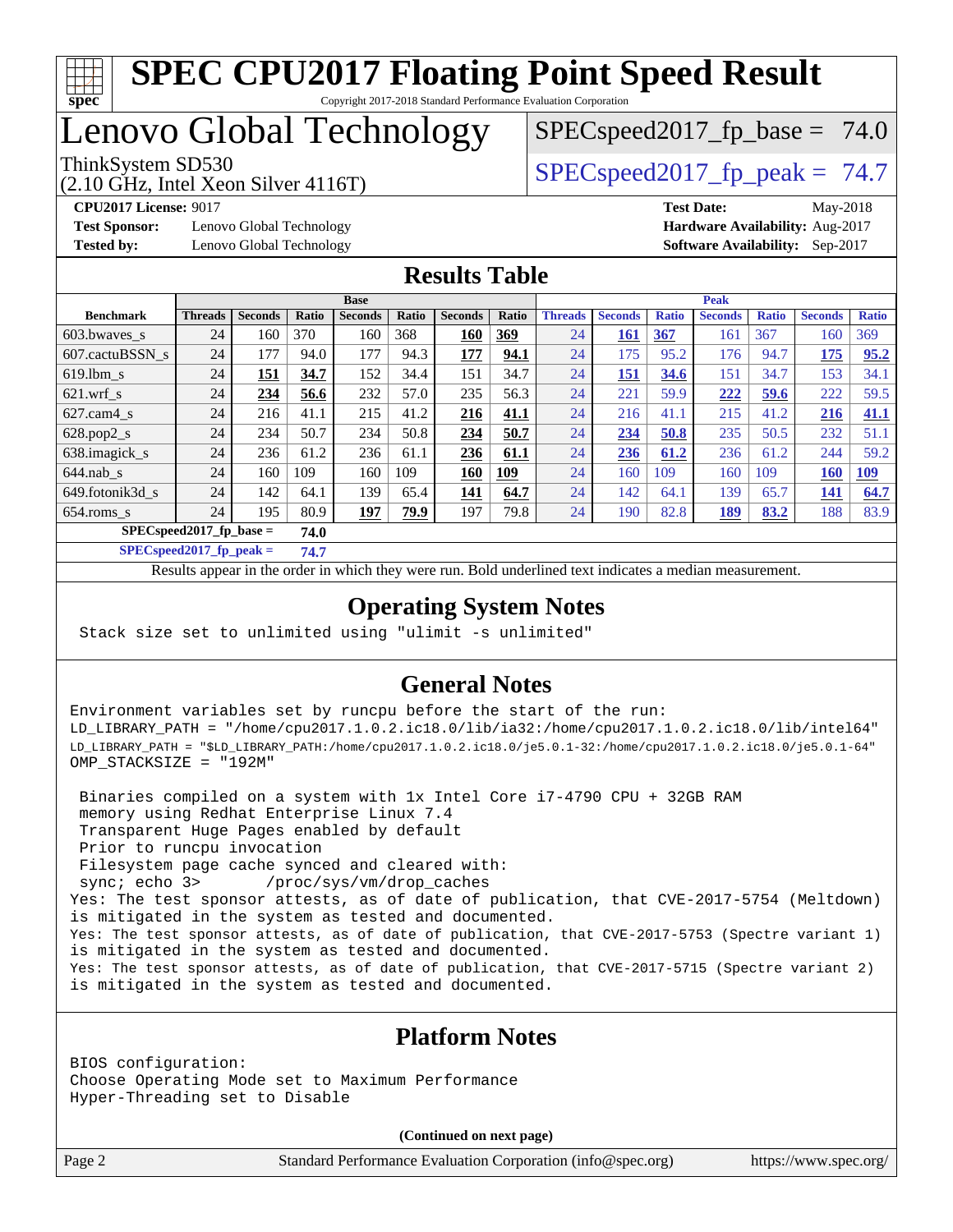| v.<br>t.<br>٠, |  |  |  |  |  |  |  |
|----------------|--|--|--|--|--|--|--|

Lenovo Global Technology

 $SPECspeed2017_fp\_base = 74.0$ 

(2.10 GHz, Intel Xeon Silver 4116T)

ThinkSystem SD530  $SPEC speed2017$  fp\_peak = 74.7

**[Test Sponsor:](http://www.spec.org/auto/cpu2017/Docs/result-fields.html#TestSponsor)** Lenovo Global Technology **[Hardware Availability:](http://www.spec.org/auto/cpu2017/Docs/result-fields.html#HardwareAvailability)** Aug-2017 **[Tested by:](http://www.spec.org/auto/cpu2017/Docs/result-fields.html#Testedby)** Lenovo Global Technology **[Software Availability:](http://www.spec.org/auto/cpu2017/Docs/result-fields.html#SoftwareAvailability)** Sep-2017

**[CPU2017 License:](http://www.spec.org/auto/cpu2017/Docs/result-fields.html#CPU2017License)** 9017 **[Test Date:](http://www.spec.org/auto/cpu2017/Docs/result-fields.html#TestDate)** May-2018

#### **[Platform Notes \(Continued\)](http://www.spec.org/auto/cpu2017/Docs/result-fields.html#PlatformNotes)**

Page 3 Standard Performance Evaluation Corporation [\(info@spec.org\)](mailto:info@spec.org) <https://www.spec.org/> DCU Streamer Prefetcher set to Disable MONITOR/MWAIT set to Enable Trusted Execution Technology set to Enable DCA set to Enable Stale AtoS set to Enable LLC dead line alloc set to Disable Sysinfo program /home/cpu2017.1.0.2.ic18.0/bin/sysinfo Rev: r5797 of 2017-06-14 96c45e4568ad54c135fd618bcc091c0f running on Stark-01 Mon May 7 16:28:31 2018 SUT (System Under Test) info as seen by some common utilities. For more information on this section, see <https://www.spec.org/cpu2017/Docs/config.html#sysinfo> From /proc/cpuinfo model name : Intel(R) Xeon(R) Silver 4116T CPU @ 2.10GHz 2 "physical id"s (chips) 24 "processors" cores, siblings (Caution: counting these is hw and system dependent. The following excerpts from /proc/cpuinfo might not be reliable. Use with caution.) cpu cores : 12 siblings : 12 physical 0: cores 0 1 2 3 4 5 8 9 10 11 12 13 physical 1: cores 0 1 2 3 4 5 8 9 10 11 12 13 From lscpu: Architecture: x86\_64 CPU op-mode(s): 32-bit, 64-bit Byte Order: Little Endian  $CPU(s):$  24 On-line CPU(s) list: 0-23 Thread(s) per core: 1 Core(s) per socket: 12 Socket(s): 2 NUMA node(s): 2 Vendor ID: GenuineIntel CPU family: 6 Model: 85 Model name: Intel(R) Xeon(R) Silver 4116T CPU @ 2.10GHz Stepping: 4 CPU MHz: 2095.063 BogoMIPS: 4190.12 Virtualization: VT-x L1d cache: 32K<br>
L1i cache: 32K  $L1i$  cache: L2 cache: 1024K L3 cache: 16896K **(Continued on next page)**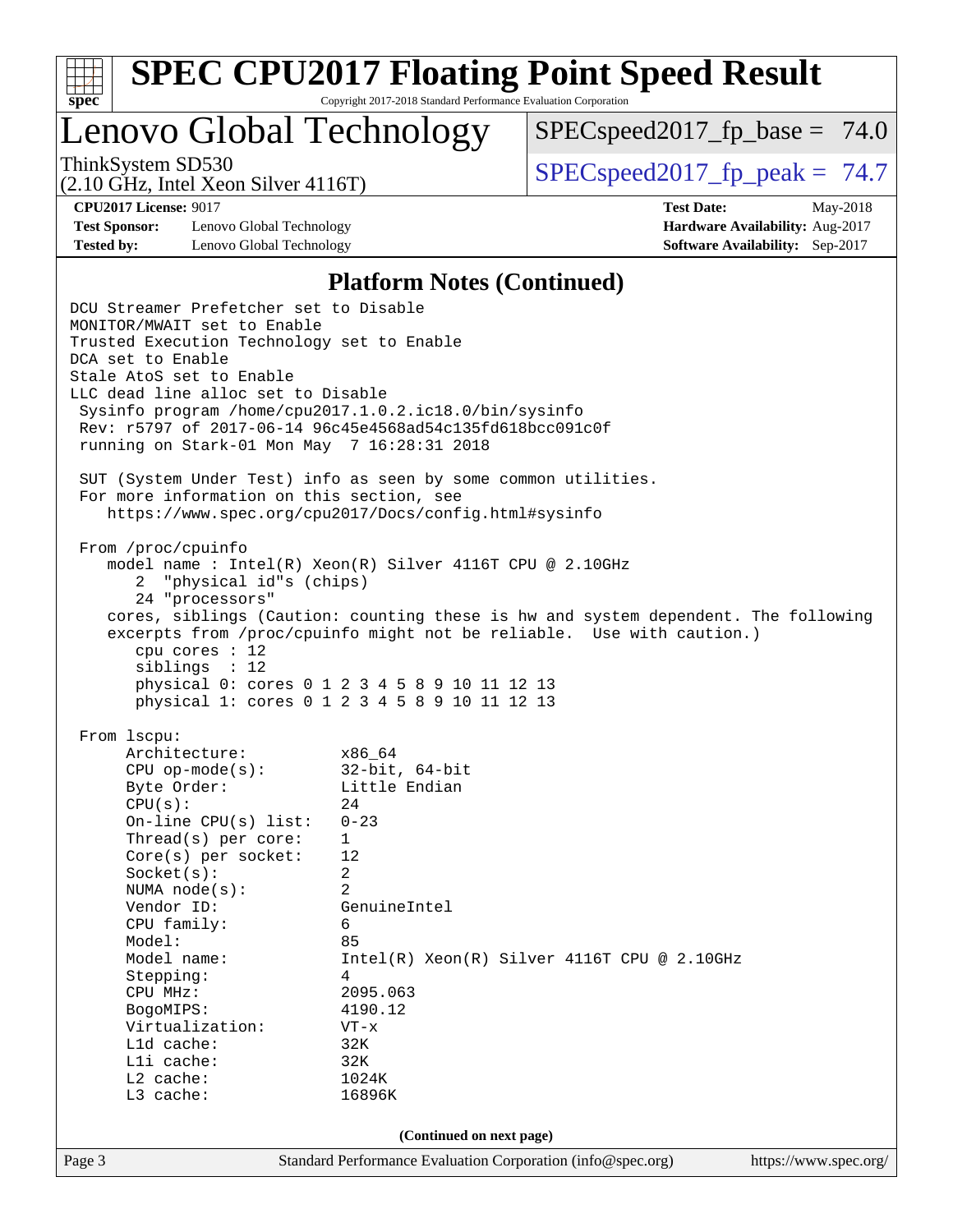| <b>SPEC CPU2017 Floating Point Speed Result</b><br>Spec<br>Copyright 2017-2018 Standard Performance Evaluation Corporation                                                                                                                                                                                                                                                                                                                                                                                                                                                                                                                                                                                                                                                                                                                                      |                                                               |
|-----------------------------------------------------------------------------------------------------------------------------------------------------------------------------------------------------------------------------------------------------------------------------------------------------------------------------------------------------------------------------------------------------------------------------------------------------------------------------------------------------------------------------------------------------------------------------------------------------------------------------------------------------------------------------------------------------------------------------------------------------------------------------------------------------------------------------------------------------------------|---------------------------------------------------------------|
| Lenovo Global Technology                                                                                                                                                                                                                                                                                                                                                                                                                                                                                                                                                                                                                                                                                                                                                                                                                                        | $SPEC speed2017_f p\_base = 74.0$                             |
| ThinkSystem SD530<br>(2.10 GHz, Intel Xeon Silver 4116T)                                                                                                                                                                                                                                                                                                                                                                                                                                                                                                                                                                                                                                                                                                                                                                                                        | $SPEC speed2017_fp\_peak = 74.7$                              |
| <b>CPU2017 License: 9017</b>                                                                                                                                                                                                                                                                                                                                                                                                                                                                                                                                                                                                                                                                                                                                                                                                                                    | <b>Test Date:</b><br>May-2018                                 |
| <b>Test Sponsor:</b><br>Lenovo Global Technology                                                                                                                                                                                                                                                                                                                                                                                                                                                                                                                                                                                                                                                                                                                                                                                                                | Hardware Availability: Aug-2017                               |
| <b>Tested by:</b><br>Lenovo Global Technology                                                                                                                                                                                                                                                                                                                                                                                                                                                                                                                                                                                                                                                                                                                                                                                                                   | <b>Software Availability:</b> Sep-2017                        |
| <b>Platform Notes (Continued)</b>                                                                                                                                                                                                                                                                                                                                                                                                                                                                                                                                                                                                                                                                                                                                                                                                                               |                                                               |
| $0 - 11$<br>NUMA $node0$ $CPU(s)$ :<br>$12 - 23$<br>NUMA nodel CPU(s):<br>Flags:<br>pat pse36 clflush dts acpi mmx fxsr sse sse2 ss ht tm pbe syscall nx pdpelgb rdtscp<br>lm constant_tsc art arch_perfmon pebs bts rep_good nopl xtopology nonstop_tsc<br>aperfmperf eagerfpu pni pclmulqdq dtes64 monitor ds_cpl vmx smx est tm2 ssse3 sdbg<br>fma cx16 xtpr pdcm pcid dca sse4_1 sse4_2 x2apic movbe popcnt tsc_deadline_timer aes<br>xsave avx f16c rdrand lahf_lm abm 3dnowprefetch ida arat epb invpcid_single pln pts<br>dtherm intel_pt rsb_ctxsw spec_ctrl retpoline kaiser tpr_shadow vnmi flexpriority<br>ept vpid fsgsbase tsc_adjust bmil hle avx2 smep bmi2 erms invpcid rtm cqm mpx<br>avx512f avx512dq rdseed adx smap clflushopt clwb avx512cd avx512bw avx512vl xsaveopt<br>xsavec xgetbv1 cqm_llc cqm_occup_llc<br>/proc/cpuinfo cache data | fpu vme de pse tsc msr pae mce cx8 apic sep mtrr pge mca cmov |
| cache size : 16896 KB<br>From numactl --hardware WARNING: a numactl 'node' might or might not correspond to a<br>physical chip.<br>$available: 2 nodes (0-1)$<br>node 0 cpus: 0 1 2 3 4 5 6 7 8 9 10 11<br>node 0 size: 193110 MB<br>node 0 free: 191660 MB<br>node 1 cpus: 12 13 14 15 16 17 18 19 20 21 22 23<br>node 1 size: 193504 MB<br>node 1 free: 192268 MB<br>node distances:<br>node<br>1<br>0<br>0:<br>21<br>10<br>1:<br>21<br>10<br>From /proc/meminfo<br>MemTotal:<br>395893492 kB<br>HugePages_Total:<br>0<br>Hugepagesize:<br>2048 kB                                                                                                                                                                                                                                                                                                            |                                                               |
| From /etc/*release* /etc/*version*<br>SuSE-release:<br>SUSE Linux Enterprise Server 12 (x86_64)<br>$VERSION = 12$<br>$PATCHLEVEL = 2$<br># This file is deprecated and will be removed in a future service pack or release.<br># Please check /etc/os-release for details about this release.<br>os-release:<br>NAME="SLES"<br>VERSION="12-SP2"<br>VERSION_ID="12.2"<br>PRETTY_NAME="SUSE Linux Enterprise Server 12 SP2"                                                                                                                                                                                                                                                                                                                                                                                                                                       |                                                               |
| (Continued on next page)                                                                                                                                                                                                                                                                                                                                                                                                                                                                                                                                                                                                                                                                                                                                                                                                                                        |                                                               |
| Page 4<br>Standard Performance Evaluation Corporation (info@spec.org)                                                                                                                                                                                                                                                                                                                                                                                                                                                                                                                                                                                                                                                                                                                                                                                           | https://www.spec.org/                                         |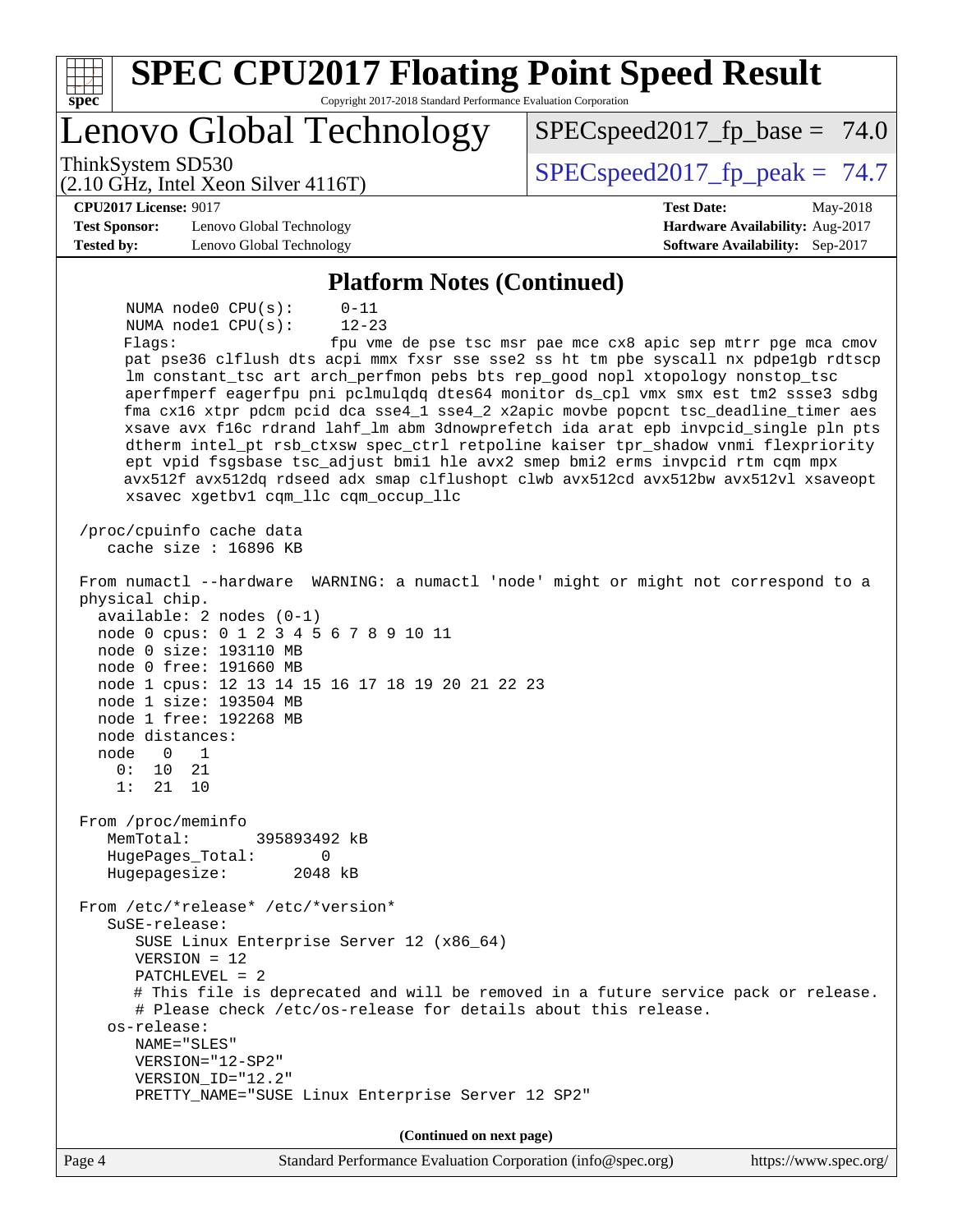| Spec                                                                               | <b>SPEC CPU2017 Floating Point Speed Result</b><br>Copyright 2017-2018 Standard Performance Evaluation Corporation                                                                                                                                                                                                                                                                                    |                                                                                                     |  |  |  |  |
|------------------------------------------------------------------------------------|-------------------------------------------------------------------------------------------------------------------------------------------------------------------------------------------------------------------------------------------------------------------------------------------------------------------------------------------------------------------------------------------------------|-----------------------------------------------------------------------------------------------------|--|--|--|--|
|                                                                                    | Lenovo Global Technology                                                                                                                                                                                                                                                                                                                                                                              | $SPEC speed2017_f p\_base = 74.0$                                                                   |  |  |  |  |
| ThinkSystem SD530<br>$(2.10 \text{ GHz}, \text{Intel Xeon Silver } 4116 \text{T})$ |                                                                                                                                                                                                                                                                                                                                                                                                       | $SPEC speed2017_fp_peak = 74.7$                                                                     |  |  |  |  |
| <b>CPU2017 License: 9017</b><br><b>Test Sponsor:</b><br><b>Tested by:</b>          | Lenovo Global Technology<br>Lenovo Global Technology                                                                                                                                                                                                                                                                                                                                                  | <b>Test Date:</b><br>May-2018<br>Hardware Availability: Aug-2017<br>Software Availability: Sep-2017 |  |  |  |  |
| uname $-a$ :<br>Filesystem<br>/dev/sda4                                            | <b>Platform Notes (Continued)</b><br>ID="sles"<br>$ANSI\_COLOR = "0;32"$<br>$CPE\_NAME = "cpe://o:suse: sles:12:sp2"$<br>Linux Stark-01 4.4.114-92.64-default #1 SMP Thu Feb 1 19:18:19 UTC 2018 (c6ce5db)<br>x86_64 x86_64 x86_64 GNU/Linux<br>run-level $3$ May $7$ 08:17<br>SPEC is set to: /home/cpu2017.1.0.2.ic18.0<br>Type Size Used Avail Use% Mounted on<br>xfs<br>689G 114G 576G 17% / home |                                                                                                     |  |  |  |  |
| Memory:                                                                            | this section. The 'dmidecode' program reads system data which is "intended to allow<br>hardware to be accurately determined", but the intent may not be met, as there are<br>frequent changes to hardware, firmware, and the "DMTF SMBIOS" standard.<br>BIOS Lenovo - [TEE121Q-1.30]- 02/07/2018<br>4x NO DIMM NO DIMM                                                                                | Additional information from dmidecode follows. WARNING: Use caution when you interpret              |  |  |  |  |

12x Samsung M393A4K40BB2-CTD 32 GB 2 rank 2666, configured at 2400

(End of data from sysinfo program)

## **[Compiler Version Notes](http://www.spec.org/auto/cpu2017/Docs/result-fields.html#CompilerVersionNotes)**

| 619.1bm_s(base) 638.imagick_s(base, peak) 644.nab_s(base, peak)<br>CC                         |
|-----------------------------------------------------------------------------------------------|
| icc (ICC) 18.0.0 20170811<br>Copyright (C) 1985-2017 Intel Corporation. All rights reserved.  |
| $CC$ 619.1bm $s$ (peak)                                                                       |
| icc (ICC) 18.0.0 20170811<br>Copyright (C) 1985-2017 Intel Corporation. All rights reserved.  |
| FC 607.cactuBSSN s(base)                                                                      |
| icpc (ICC) 18.0.0 20170811<br>Copyright (C) 1985-2017 Intel Corporation. All rights reserved. |
| (Continued on next page)                                                                      |
|                                                                                               |

Page 5 Standard Performance Evaluation Corporation [\(info@spec.org\)](mailto:info@spec.org) <https://www.spec.org/>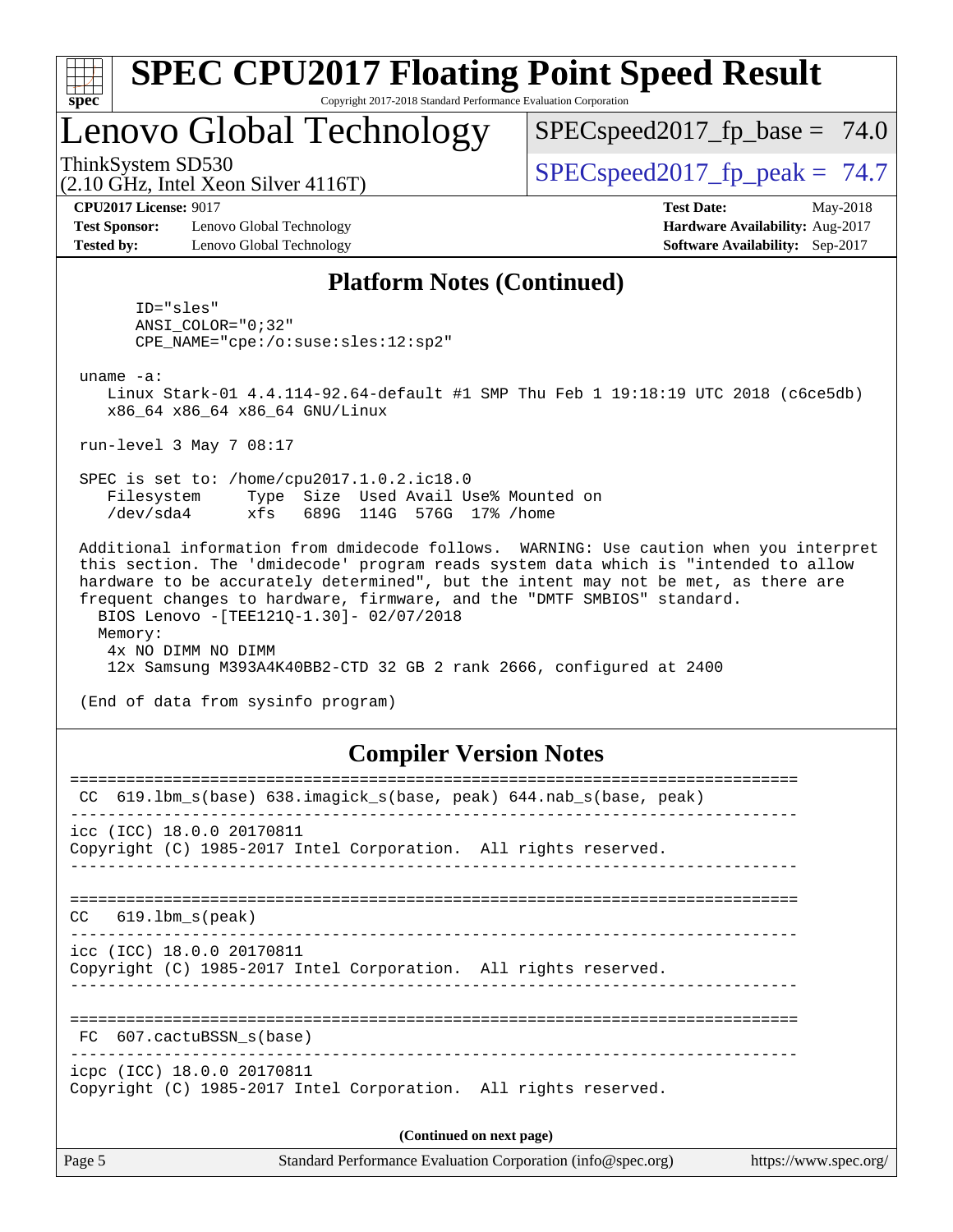| v.<br>ť |  |  |  |  |  |  |  |
|---------|--|--|--|--|--|--|--|

# **[SPEC CPU2017 Floating Point Speed Result](http://www.spec.org/auto/cpu2017/Docs/result-fields.html#SPECCPU2017FloatingPointSpeedResult)**

Copyright 2017-2018 Standard Performance Evaluation Corporation

Lenovo Global Technology

[SPECspeed2017\\_fp\\_base =](http://www.spec.org/auto/cpu2017/Docs/result-fields.html#SPECspeed2017fpbase) 74.0

(2.10 GHz, Intel Xeon Silver 4116T)

ThinkSystem SD530<br>  $(2.10 \text{ GHz})$  Intel Yean Silver 4116T)<br> [SPECspeed2017\\_fp\\_peak =](http://www.spec.org/auto/cpu2017/Docs/result-fields.html#SPECspeed2017fppeak) 74.7

**[Test Sponsor:](http://www.spec.org/auto/cpu2017/Docs/result-fields.html#TestSponsor)** Lenovo Global Technology **[Hardware Availability:](http://www.spec.org/auto/cpu2017/Docs/result-fields.html#HardwareAvailability)** Aug-2017 **[Tested by:](http://www.spec.org/auto/cpu2017/Docs/result-fields.html#Testedby)** Lenovo Global Technology **[Software Availability:](http://www.spec.org/auto/cpu2017/Docs/result-fields.html#SoftwareAvailability)** Sep-2017

**[CPU2017 License:](http://www.spec.org/auto/cpu2017/Docs/result-fields.html#CPU2017License)** 9017 **[Test Date:](http://www.spec.org/auto/cpu2017/Docs/result-fields.html#TestDate)** May-2018

## **[Compiler Version Notes \(Continued\)](http://www.spec.org/auto/cpu2017/Docs/result-fields.html#CompilerVersionNotes)**

| $0.22$ $1.020$ $1.000$<br>icc (ICC) 18.0.0 20170811<br>Copyright (C) 1985-2017 Intel Corporation. All rights reserved.<br>ifort (IFORT) 18.0.0 20170811<br>Copyright (C) 1985-2017 Intel Corporation. All rights reserved. |  |
|----------------------------------------------------------------------------------------------------------------------------------------------------------------------------------------------------------------------------|--|
| FC 607.cactuBSSN_s(peak)                                                                                                                                                                                                   |  |
| icpc (ICC) 18.0.0 20170811<br>Copyright (C) 1985-2017 Intel Corporation. All rights reserved.<br>icc (ICC) 18.0.0 20170811<br>Copyright (C) 1985-2017 Intel Corporation. All rights reserved.                              |  |
| ifort (IFORT) 18.0.0 20170811<br>Copyright (C) 1985-2017 Intel Corporation. All rights reserved.                                                                                                                           |  |
|                                                                                                                                                                                                                            |  |
| $FC$ 603.bwaves_s(base) 649.fotonik3d_s(base) 654.roms_s(base)                                                                                                                                                             |  |
| ifort (IFORT) 18.0.0 20170811<br>Copyright (C) 1985-2017 Intel Corporation. All rights reserved.<br>_______________________________<br>------------------------                                                            |  |
|                                                                                                                                                                                                                            |  |
| FC 603.bwaves_s(peak) 649.fotonik3d_s(peak) 654.roms_s(peak)                                                                                                                                                               |  |
| ifort (IFORT) 18.0.0 20170811<br>Copyright (C) 1985-2017 Intel Corporation. All rights reserved.                                                                                                                           |  |
| CC 621.wrf_s(base) 627.cam4_s(base, peak) 628.pop2_s(base)                                                                                                                                                                 |  |
| ifort (IFORT) 18.0.0 20170811<br>Copyright (C) 1985-2017 Intel Corporation. All rights reserved.<br>icc (ICC) 18.0.0 20170811                                                                                              |  |
| Copyright (C) 1985-2017 Intel Corporation. All rights reserved.                                                                                                                                                            |  |
| $621.wrf_s(peak)$ $628.pop2_s(peak)$<br>CC                                                                                                                                                                                 |  |
| ifort (IFORT) 18.0.0 20170811                                                                                                                                                                                              |  |
| Copyright (C) 1985-2017 Intel Corporation. All rights reserved.<br>icc (ICC) 18.0.0 20170811<br>Copyright (C) 1985-2017 Intel Corporation. All rights reserved.                                                            |  |
| (Continued on next page)                                                                                                                                                                                                   |  |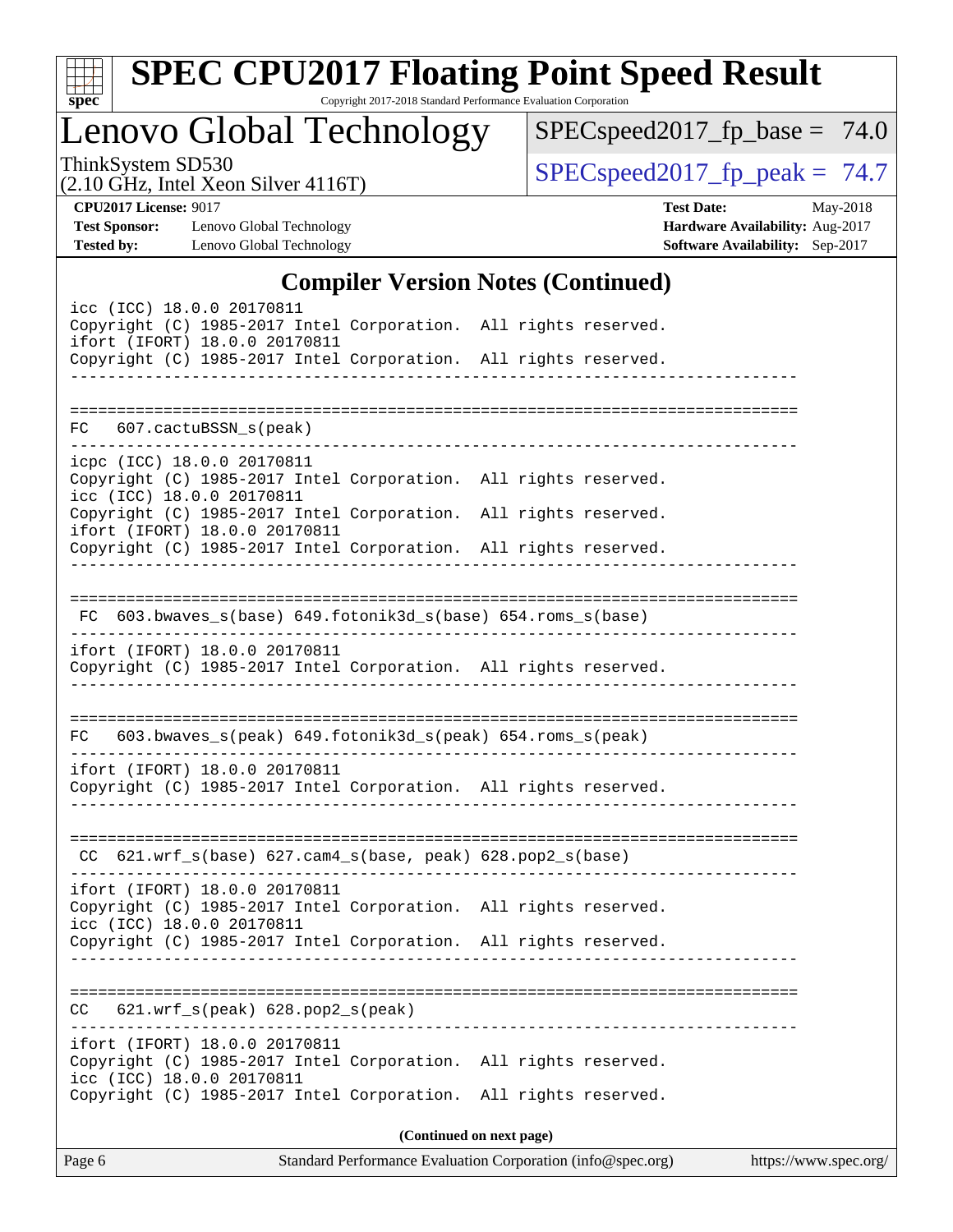

# Lenovo Global Technology

ThinkSystem SD530  $SPEC speed2017$  fp\_peak = 74.7

 $SPECspeed2017_fp\_base = 74.0$ 

(2.10 GHz, Intel Xeon Silver 4116T)

**[Test Sponsor:](http://www.spec.org/auto/cpu2017/Docs/result-fields.html#TestSponsor)** Lenovo Global Technology **[Hardware Availability:](http://www.spec.org/auto/cpu2017/Docs/result-fields.html#HardwareAvailability)** Aug-2017 **[Tested by:](http://www.spec.org/auto/cpu2017/Docs/result-fields.html#Testedby)** Lenovo Global Technology **[Software Availability:](http://www.spec.org/auto/cpu2017/Docs/result-fields.html#SoftwareAvailability)** Sep-2017

**[CPU2017 License:](http://www.spec.org/auto/cpu2017/Docs/result-fields.html#CPU2017License)** 9017 **[Test Date:](http://www.spec.org/auto/cpu2017/Docs/result-fields.html#TestDate)** May-2018

## **[Compiler Version Notes \(Continued\)](http://www.spec.org/auto/cpu2017/Docs/result-fields.html#CompilerVersionNotes)**

------------------------------------------------------------------------------

## **[Base Compiler Invocation](http://www.spec.org/auto/cpu2017/Docs/result-fields.html#BaseCompilerInvocation)**

[C benchmarks](http://www.spec.org/auto/cpu2017/Docs/result-fields.html#Cbenchmarks):

[icc](http://www.spec.org/cpu2017/results/res2018q2/cpu2017-20180513-05482.flags.html#user_CCbase_intel_icc_18.0_66fc1ee009f7361af1fbd72ca7dcefbb700085f36577c54f309893dd4ec40d12360134090235512931783d35fd58c0460139e722d5067c5574d8eaf2b3e37e92)

[Fortran benchmarks](http://www.spec.org/auto/cpu2017/Docs/result-fields.html#Fortranbenchmarks): [ifort](http://www.spec.org/cpu2017/results/res2018q2/cpu2017-20180513-05482.flags.html#user_FCbase_intel_ifort_18.0_8111460550e3ca792625aed983ce982f94888b8b503583aa7ba2b8303487b4d8a21a13e7191a45c5fd58ff318f48f9492884d4413fa793fd88dd292cad7027ca)

[Benchmarks using both Fortran and C](http://www.spec.org/auto/cpu2017/Docs/result-fields.html#BenchmarksusingbothFortranandC): [ifort](http://www.spec.org/cpu2017/results/res2018q2/cpu2017-20180513-05482.flags.html#user_CC_FCbase_intel_ifort_18.0_8111460550e3ca792625aed983ce982f94888b8b503583aa7ba2b8303487b4d8a21a13e7191a45c5fd58ff318f48f9492884d4413fa793fd88dd292cad7027ca) [icc](http://www.spec.org/cpu2017/results/res2018q2/cpu2017-20180513-05482.flags.html#user_CC_FCbase_intel_icc_18.0_66fc1ee009f7361af1fbd72ca7dcefbb700085f36577c54f309893dd4ec40d12360134090235512931783d35fd58c0460139e722d5067c5574d8eaf2b3e37e92)

[Benchmarks using Fortran, C, and C++:](http://www.spec.org/auto/cpu2017/Docs/result-fields.html#BenchmarksusingFortranCandCXX) [icpc](http://www.spec.org/cpu2017/results/res2018q2/cpu2017-20180513-05482.flags.html#user_CC_CXX_FCbase_intel_icpc_18.0_c510b6838c7f56d33e37e94d029a35b4a7bccf4766a728ee175e80a419847e808290a9b78be685c44ab727ea267ec2f070ec5dc83b407c0218cded6866a35d07) [icc](http://www.spec.org/cpu2017/results/res2018q2/cpu2017-20180513-05482.flags.html#user_CC_CXX_FCbase_intel_icc_18.0_66fc1ee009f7361af1fbd72ca7dcefbb700085f36577c54f309893dd4ec40d12360134090235512931783d35fd58c0460139e722d5067c5574d8eaf2b3e37e92) [ifort](http://www.spec.org/cpu2017/results/res2018q2/cpu2017-20180513-05482.flags.html#user_CC_CXX_FCbase_intel_ifort_18.0_8111460550e3ca792625aed983ce982f94888b8b503583aa7ba2b8303487b4d8a21a13e7191a45c5fd58ff318f48f9492884d4413fa793fd88dd292cad7027ca)

## **[Base Portability Flags](http://www.spec.org/auto/cpu2017/Docs/result-fields.html#BasePortabilityFlags)**

 603.bwaves\_s: [-DSPEC\\_LP64](http://www.spec.org/cpu2017/results/res2018q2/cpu2017-20180513-05482.flags.html#suite_basePORTABILITY603_bwaves_s_DSPEC_LP64) 607.cactuBSSN\_s: [-DSPEC\\_LP64](http://www.spec.org/cpu2017/results/res2018q2/cpu2017-20180513-05482.flags.html#suite_basePORTABILITY607_cactuBSSN_s_DSPEC_LP64) 619.lbm\_s: [-DSPEC\\_LP64](http://www.spec.org/cpu2017/results/res2018q2/cpu2017-20180513-05482.flags.html#suite_basePORTABILITY619_lbm_s_DSPEC_LP64) 621.wrf\_s: [-DSPEC\\_LP64](http://www.spec.org/cpu2017/results/res2018q2/cpu2017-20180513-05482.flags.html#suite_basePORTABILITY621_wrf_s_DSPEC_LP64) [-DSPEC\\_CASE\\_FLAG](http://www.spec.org/cpu2017/results/res2018q2/cpu2017-20180513-05482.flags.html#b621.wrf_s_baseCPORTABILITY_DSPEC_CASE_FLAG) [-convert big\\_endian](http://www.spec.org/cpu2017/results/res2018q2/cpu2017-20180513-05482.flags.html#user_baseFPORTABILITY621_wrf_s_convert_big_endian_c3194028bc08c63ac5d04de18c48ce6d347e4e562e8892b8bdbdc0214820426deb8554edfa529a3fb25a586e65a3d812c835984020483e7e73212c4d31a38223) 627.cam4\_s: [-DSPEC\\_LP64](http://www.spec.org/cpu2017/results/res2018q2/cpu2017-20180513-05482.flags.html#suite_basePORTABILITY627_cam4_s_DSPEC_LP64) [-DSPEC\\_CASE\\_FLAG](http://www.spec.org/cpu2017/results/res2018q2/cpu2017-20180513-05482.flags.html#b627.cam4_s_baseCPORTABILITY_DSPEC_CASE_FLAG) 628.pop2\_s: [-DSPEC\\_LP64](http://www.spec.org/cpu2017/results/res2018q2/cpu2017-20180513-05482.flags.html#suite_basePORTABILITY628_pop2_s_DSPEC_LP64) [-DSPEC\\_CASE\\_FLAG](http://www.spec.org/cpu2017/results/res2018q2/cpu2017-20180513-05482.flags.html#b628.pop2_s_baseCPORTABILITY_DSPEC_CASE_FLAG) [-convert big\\_endian](http://www.spec.org/cpu2017/results/res2018q2/cpu2017-20180513-05482.flags.html#user_baseFPORTABILITY628_pop2_s_convert_big_endian_c3194028bc08c63ac5d04de18c48ce6d347e4e562e8892b8bdbdc0214820426deb8554edfa529a3fb25a586e65a3d812c835984020483e7e73212c4d31a38223) [-assume byterecl](http://www.spec.org/cpu2017/results/res2018q2/cpu2017-20180513-05482.flags.html#user_baseFPORTABILITY628_pop2_s_assume_byterecl_7e47d18b9513cf18525430bbf0f2177aa9bf368bc7a059c09b2c06a34b53bd3447c950d3f8d6c70e3faf3a05c8557d66a5798b567902e8849adc142926523472) 638.imagick\_s: [-DSPEC\\_LP64](http://www.spec.org/cpu2017/results/res2018q2/cpu2017-20180513-05482.flags.html#suite_basePORTABILITY638_imagick_s_DSPEC_LP64) 644.nab\_s: [-DSPEC\\_LP64](http://www.spec.org/cpu2017/results/res2018q2/cpu2017-20180513-05482.flags.html#suite_basePORTABILITY644_nab_s_DSPEC_LP64) 649.fotonik3d\_s: [-DSPEC\\_LP64](http://www.spec.org/cpu2017/results/res2018q2/cpu2017-20180513-05482.flags.html#suite_basePORTABILITY649_fotonik3d_s_DSPEC_LP64) 654.roms\_s: [-DSPEC\\_LP64](http://www.spec.org/cpu2017/results/res2018q2/cpu2017-20180513-05482.flags.html#suite_basePORTABILITY654_roms_s_DSPEC_LP64)

## **[Base Optimization Flags](http://www.spec.org/auto/cpu2017/Docs/result-fields.html#BaseOptimizationFlags)**

[C benchmarks](http://www.spec.org/auto/cpu2017/Docs/result-fields.html#Cbenchmarks): [-xCORE-AVX512](http://www.spec.org/cpu2017/results/res2018q2/cpu2017-20180513-05482.flags.html#user_CCbase_f-xCORE-AVX512) [-ipo](http://www.spec.org/cpu2017/results/res2018q2/cpu2017-20180513-05482.flags.html#user_CCbase_f-ipo) [-O3](http://www.spec.org/cpu2017/results/res2018q2/cpu2017-20180513-05482.flags.html#user_CCbase_f-O3) [-no-prec-div](http://www.spec.org/cpu2017/results/res2018q2/cpu2017-20180513-05482.flags.html#user_CCbase_f-no-prec-div) [-qopt-prefetch](http://www.spec.org/cpu2017/results/res2018q2/cpu2017-20180513-05482.flags.html#user_CCbase_f-qopt-prefetch) [-ffinite-math-only](http://www.spec.org/cpu2017/results/res2018q2/cpu2017-20180513-05482.flags.html#user_CCbase_f_finite_math_only_cb91587bd2077682c4b38af759c288ed7c732db004271a9512da14a4f8007909a5f1427ecbf1a0fb78ff2a814402c6114ac565ca162485bbcae155b5e4258871) [-qopt-mem-layout-trans=3](http://www.spec.org/cpu2017/results/res2018q2/cpu2017-20180513-05482.flags.html#user_CCbase_f-qopt-mem-layout-trans_de80db37974c74b1f0e20d883f0b675c88c3b01e9d123adea9b28688d64333345fb62bc4a798493513fdb68f60282f9a726aa07f478b2f7113531aecce732043) [-qopenmp](http://www.spec.org/cpu2017/results/res2018q2/cpu2017-20180513-05482.flags.html#user_CCbase_qopenmp_16be0c44f24f464004c6784a7acb94aca937f053568ce72f94b139a11c7c168634a55f6653758ddd83bcf7b8463e8028bb0b48b77bcddc6b78d5d95bb1df2967) [-DSPEC\\_OPENMP](http://www.spec.org/cpu2017/results/res2018q2/cpu2017-20180513-05482.flags.html#suite_CCbase_DSPEC_OPENMP)

[Fortran benchmarks](http://www.spec.org/auto/cpu2017/Docs/result-fields.html#Fortranbenchmarks):

|  | -DSPEC OPENMP -xCORE-AVX512 -ipo -03 -no-prec-div -gopt-prefetch |  |  |  |
|--|------------------------------------------------------------------|--|--|--|
|  | -ffinite-math-only -qopt-mem-layout-trans=3 -qopenmp             |  |  |  |
|  | -nostandard-realloc-lhs -align array32byte                       |  |  |  |

**(Continued on next page)**

Page 7 Standard Performance Evaluation Corporation [\(info@spec.org\)](mailto:info@spec.org) <https://www.spec.org/>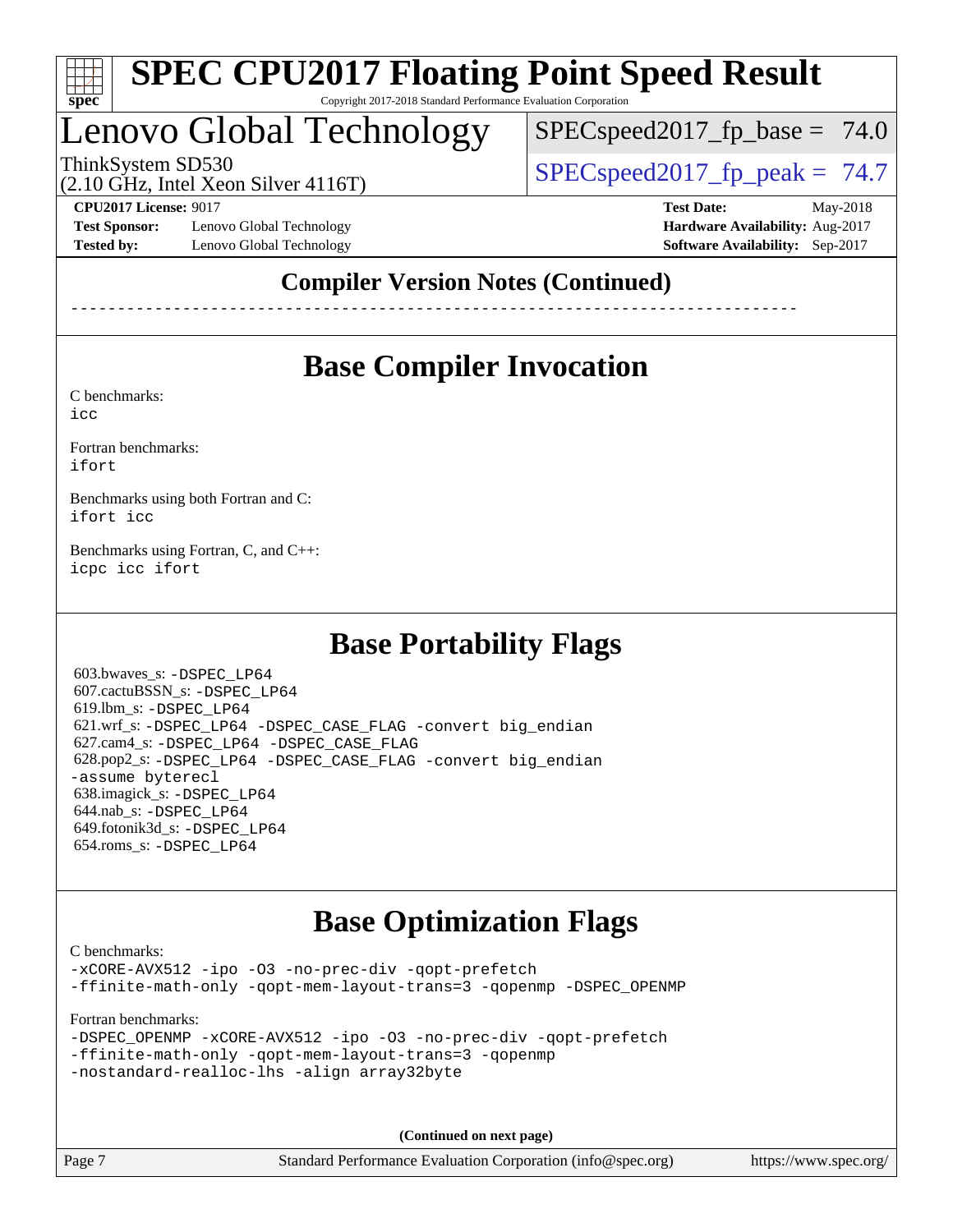

# Lenovo Global Technology

 $SPECspeed2017_fp\_base = 74.0$ 

(2.10 GHz, Intel Xeon Silver 4116T)

ThinkSystem SD530<br>(2.10 GHz, Intel Yean Silver 4116T) [SPECspeed2017\\_fp\\_peak =](http://www.spec.org/auto/cpu2017/Docs/result-fields.html#SPECspeed2017fppeak) 74.7

**[Test Sponsor:](http://www.spec.org/auto/cpu2017/Docs/result-fields.html#TestSponsor)** Lenovo Global Technology **[Hardware Availability:](http://www.spec.org/auto/cpu2017/Docs/result-fields.html#HardwareAvailability)** Aug-2017 **[Tested by:](http://www.spec.org/auto/cpu2017/Docs/result-fields.html#Testedby)** Lenovo Global Technology **[Software Availability:](http://www.spec.org/auto/cpu2017/Docs/result-fields.html#SoftwareAvailability)** Sep-2017

**[CPU2017 License:](http://www.spec.org/auto/cpu2017/Docs/result-fields.html#CPU2017License)** 9017 **[Test Date:](http://www.spec.org/auto/cpu2017/Docs/result-fields.html#TestDate)** May-2018

## **[Base Optimization Flags \(Continued\)](http://www.spec.org/auto/cpu2017/Docs/result-fields.html#BaseOptimizationFlags)**

[Benchmarks using both Fortran and C](http://www.spec.org/auto/cpu2017/Docs/result-fields.html#BenchmarksusingbothFortranandC):

[-xCORE-AVX512](http://www.spec.org/cpu2017/results/res2018q2/cpu2017-20180513-05482.flags.html#user_CC_FCbase_f-xCORE-AVX512) [-ipo](http://www.spec.org/cpu2017/results/res2018q2/cpu2017-20180513-05482.flags.html#user_CC_FCbase_f-ipo) [-O3](http://www.spec.org/cpu2017/results/res2018q2/cpu2017-20180513-05482.flags.html#user_CC_FCbase_f-O3) [-no-prec-div](http://www.spec.org/cpu2017/results/res2018q2/cpu2017-20180513-05482.flags.html#user_CC_FCbase_f-no-prec-div) [-qopt-prefetch](http://www.spec.org/cpu2017/results/res2018q2/cpu2017-20180513-05482.flags.html#user_CC_FCbase_f-qopt-prefetch) [-ffinite-math-only](http://www.spec.org/cpu2017/results/res2018q2/cpu2017-20180513-05482.flags.html#user_CC_FCbase_f_finite_math_only_cb91587bd2077682c4b38af759c288ed7c732db004271a9512da14a4f8007909a5f1427ecbf1a0fb78ff2a814402c6114ac565ca162485bbcae155b5e4258871) [-qopt-mem-layout-trans=3](http://www.spec.org/cpu2017/results/res2018q2/cpu2017-20180513-05482.flags.html#user_CC_FCbase_f-qopt-mem-layout-trans_de80db37974c74b1f0e20d883f0b675c88c3b01e9d123adea9b28688d64333345fb62bc4a798493513fdb68f60282f9a726aa07f478b2f7113531aecce732043) [-qopenmp](http://www.spec.org/cpu2017/results/res2018q2/cpu2017-20180513-05482.flags.html#user_CC_FCbase_qopenmp_16be0c44f24f464004c6784a7acb94aca937f053568ce72f94b139a11c7c168634a55f6653758ddd83bcf7b8463e8028bb0b48b77bcddc6b78d5d95bb1df2967) [-DSPEC\\_OPENMP](http://www.spec.org/cpu2017/results/res2018q2/cpu2017-20180513-05482.flags.html#suite_CC_FCbase_DSPEC_OPENMP) [-nostandard-realloc-lhs](http://www.spec.org/cpu2017/results/res2018q2/cpu2017-20180513-05482.flags.html#user_CC_FCbase_f_2003_std_realloc_82b4557e90729c0f113870c07e44d33d6f5a304b4f63d4c15d2d0f1fab99f5daaed73bdb9275d9ae411527f28b936061aa8b9c8f2d63842963b95c9dd6426b8a) [-align array32byte](http://www.spec.org/cpu2017/results/res2018q2/cpu2017-20180513-05482.flags.html#user_CC_FCbase_align_array32byte_b982fe038af199962ba9a80c053b8342c548c85b40b8e86eb3cc33dee0d7986a4af373ac2d51c3f7cf710a18d62fdce2948f201cd044323541f22fc0fffc51b6)

[Benchmarks using Fortran, C, and C++:](http://www.spec.org/auto/cpu2017/Docs/result-fields.html#BenchmarksusingFortranCandCXX)

[-xCORE-AVX512](http://www.spec.org/cpu2017/results/res2018q2/cpu2017-20180513-05482.flags.html#user_CC_CXX_FCbase_f-xCORE-AVX512) [-ipo](http://www.spec.org/cpu2017/results/res2018q2/cpu2017-20180513-05482.flags.html#user_CC_CXX_FCbase_f-ipo) [-O3](http://www.spec.org/cpu2017/results/res2018q2/cpu2017-20180513-05482.flags.html#user_CC_CXX_FCbase_f-O3) [-no-prec-div](http://www.spec.org/cpu2017/results/res2018q2/cpu2017-20180513-05482.flags.html#user_CC_CXX_FCbase_f-no-prec-div) [-qopt-prefetch](http://www.spec.org/cpu2017/results/res2018q2/cpu2017-20180513-05482.flags.html#user_CC_CXX_FCbase_f-qopt-prefetch) [-ffinite-math-only](http://www.spec.org/cpu2017/results/res2018q2/cpu2017-20180513-05482.flags.html#user_CC_CXX_FCbase_f_finite_math_only_cb91587bd2077682c4b38af759c288ed7c732db004271a9512da14a4f8007909a5f1427ecbf1a0fb78ff2a814402c6114ac565ca162485bbcae155b5e4258871) [-qopt-mem-layout-trans=3](http://www.spec.org/cpu2017/results/res2018q2/cpu2017-20180513-05482.flags.html#user_CC_CXX_FCbase_f-qopt-mem-layout-trans_de80db37974c74b1f0e20d883f0b675c88c3b01e9d123adea9b28688d64333345fb62bc4a798493513fdb68f60282f9a726aa07f478b2f7113531aecce732043) [-qopenmp](http://www.spec.org/cpu2017/results/res2018q2/cpu2017-20180513-05482.flags.html#user_CC_CXX_FCbase_qopenmp_16be0c44f24f464004c6784a7acb94aca937f053568ce72f94b139a11c7c168634a55f6653758ddd83bcf7b8463e8028bb0b48b77bcddc6b78d5d95bb1df2967) [-DSPEC\\_OPENMP](http://www.spec.org/cpu2017/results/res2018q2/cpu2017-20180513-05482.flags.html#suite_CC_CXX_FCbase_DSPEC_OPENMP) [-nostandard-realloc-lhs](http://www.spec.org/cpu2017/results/res2018q2/cpu2017-20180513-05482.flags.html#user_CC_CXX_FCbase_f_2003_std_realloc_82b4557e90729c0f113870c07e44d33d6f5a304b4f63d4c15d2d0f1fab99f5daaed73bdb9275d9ae411527f28b936061aa8b9c8f2d63842963b95c9dd6426b8a) [-align array32byte](http://www.spec.org/cpu2017/results/res2018q2/cpu2017-20180513-05482.flags.html#user_CC_CXX_FCbase_align_array32byte_b982fe038af199962ba9a80c053b8342c548c85b40b8e86eb3cc33dee0d7986a4af373ac2d51c3f7cf710a18d62fdce2948f201cd044323541f22fc0fffc51b6)

## **[Base Other Flags](http://www.spec.org/auto/cpu2017/Docs/result-fields.html#BaseOtherFlags)**

[C benchmarks](http://www.spec.org/auto/cpu2017/Docs/result-fields.html#Cbenchmarks):  $-m64 - std= c11$  $-m64 - std= c11$ 

[Fortran benchmarks](http://www.spec.org/auto/cpu2017/Docs/result-fields.html#Fortranbenchmarks): [-m64](http://www.spec.org/cpu2017/results/res2018q2/cpu2017-20180513-05482.flags.html#user_FCbase_intel_intel64_18.0_af43caccfc8ded86e7699f2159af6efc7655f51387b94da716254467f3c01020a5059329e2569e4053f409e7c9202a7efc638f7a6d1ffb3f52dea4a3e31d82ab)

[Benchmarks using both Fortran and C](http://www.spec.org/auto/cpu2017/Docs/result-fields.html#BenchmarksusingbothFortranandC):  $-m64 - std= c11$  $-m64 - std= c11$ 

[Benchmarks using Fortran, C, and C++:](http://www.spec.org/auto/cpu2017/Docs/result-fields.html#BenchmarksusingFortranCandCXX)  $-m64 - std= c11$  $-m64 - std= c11$ 

## **[Peak Compiler Invocation](http://www.spec.org/auto/cpu2017/Docs/result-fields.html#PeakCompilerInvocation)**

[C benchmarks](http://www.spec.org/auto/cpu2017/Docs/result-fields.html#Cbenchmarks): [icc](http://www.spec.org/cpu2017/results/res2018q2/cpu2017-20180513-05482.flags.html#user_CCpeak_intel_icc_18.0_66fc1ee009f7361af1fbd72ca7dcefbb700085f36577c54f309893dd4ec40d12360134090235512931783d35fd58c0460139e722d5067c5574d8eaf2b3e37e92)

[Fortran benchmarks](http://www.spec.org/auto/cpu2017/Docs/result-fields.html#Fortranbenchmarks): [ifort](http://www.spec.org/cpu2017/results/res2018q2/cpu2017-20180513-05482.flags.html#user_FCpeak_intel_ifort_18.0_8111460550e3ca792625aed983ce982f94888b8b503583aa7ba2b8303487b4d8a21a13e7191a45c5fd58ff318f48f9492884d4413fa793fd88dd292cad7027ca)

[Benchmarks using both Fortran and C](http://www.spec.org/auto/cpu2017/Docs/result-fields.html#BenchmarksusingbothFortranandC): [ifort](http://www.spec.org/cpu2017/results/res2018q2/cpu2017-20180513-05482.flags.html#user_CC_FCpeak_intel_ifort_18.0_8111460550e3ca792625aed983ce982f94888b8b503583aa7ba2b8303487b4d8a21a13e7191a45c5fd58ff318f48f9492884d4413fa793fd88dd292cad7027ca) [icc](http://www.spec.org/cpu2017/results/res2018q2/cpu2017-20180513-05482.flags.html#user_CC_FCpeak_intel_icc_18.0_66fc1ee009f7361af1fbd72ca7dcefbb700085f36577c54f309893dd4ec40d12360134090235512931783d35fd58c0460139e722d5067c5574d8eaf2b3e37e92)

[Benchmarks using Fortran, C, and C++:](http://www.spec.org/auto/cpu2017/Docs/result-fields.html#BenchmarksusingFortranCandCXX) [icpc](http://www.spec.org/cpu2017/results/res2018q2/cpu2017-20180513-05482.flags.html#user_CC_CXX_FCpeak_intel_icpc_18.0_c510b6838c7f56d33e37e94d029a35b4a7bccf4766a728ee175e80a419847e808290a9b78be685c44ab727ea267ec2f070ec5dc83b407c0218cded6866a35d07) [icc](http://www.spec.org/cpu2017/results/res2018q2/cpu2017-20180513-05482.flags.html#user_CC_CXX_FCpeak_intel_icc_18.0_66fc1ee009f7361af1fbd72ca7dcefbb700085f36577c54f309893dd4ec40d12360134090235512931783d35fd58c0460139e722d5067c5574d8eaf2b3e37e92) [ifort](http://www.spec.org/cpu2017/results/res2018q2/cpu2017-20180513-05482.flags.html#user_CC_CXX_FCpeak_intel_ifort_18.0_8111460550e3ca792625aed983ce982f94888b8b503583aa7ba2b8303487b4d8a21a13e7191a45c5fd58ff318f48f9492884d4413fa793fd88dd292cad7027ca)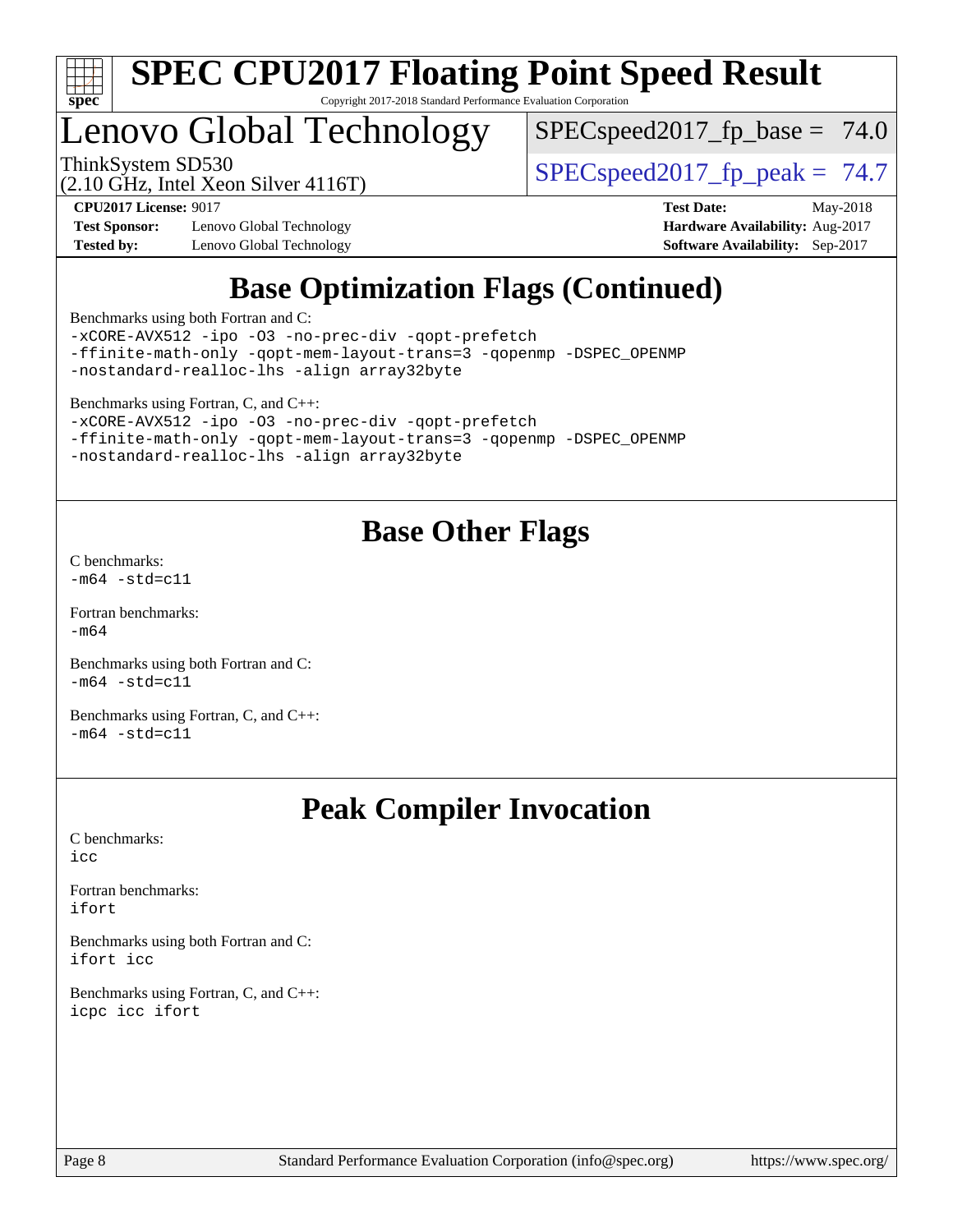

## Lenovo Global Technology

 $SPECspeed2017_fp\_base = 74.0$ 

(2.10 GHz, Intel Xeon Silver 4116T)

ThinkSystem SD530  $SPIz$  Intel Year Silver 4116T)  $SPEC speed2017$  fp\_peak = 74.7

**[Test Sponsor:](http://www.spec.org/auto/cpu2017/Docs/result-fields.html#TestSponsor)** Lenovo Global Technology **[Hardware Availability:](http://www.spec.org/auto/cpu2017/Docs/result-fields.html#HardwareAvailability)** Aug-2017 **[Tested by:](http://www.spec.org/auto/cpu2017/Docs/result-fields.html#Testedby)** Lenovo Global Technology **[Software Availability:](http://www.spec.org/auto/cpu2017/Docs/result-fields.html#SoftwareAvailability)** Sep-2017

**[CPU2017 License:](http://www.spec.org/auto/cpu2017/Docs/result-fields.html#CPU2017License)** 9017 **[Test Date:](http://www.spec.org/auto/cpu2017/Docs/result-fields.html#TestDate)** May-2018

## **[Peak Portability Flags](http://www.spec.org/auto/cpu2017/Docs/result-fields.html#PeakPortabilityFlags)**

Same as Base Portability Flags

## **[Peak Optimization Flags](http://www.spec.org/auto/cpu2017/Docs/result-fields.html#PeakOptimizationFlags)**

[C benchmarks](http://www.spec.org/auto/cpu2017/Docs/result-fields.html#Cbenchmarks):

 619.lbm\_s: [-prof-gen](http://www.spec.org/cpu2017/results/res2018q2/cpu2017-20180513-05482.flags.html#user_peakPASS1_CFLAGSPASS1_LDFLAGS619_lbm_s_prof_gen_5aa4926d6013ddb2a31985c654b3eb18169fc0c6952a63635c234f711e6e63dd76e94ad52365559451ec499a2cdb89e4dc58ba4c67ef54ca681ffbe1461d6b36)(pass 1) [-prof-use](http://www.spec.org/cpu2017/results/res2018q2/cpu2017-20180513-05482.flags.html#user_peakPASS2_CFLAGSPASS2_LDFLAGS619_lbm_s_prof_use_1a21ceae95f36a2b53c25747139a6c16ca95bd9def2a207b4f0849963b97e94f5260e30a0c64f4bb623698870e679ca08317ef8150905d41bd88c6f78df73f19)(pass 2) [-O2](http://www.spec.org/cpu2017/results/res2018q2/cpu2017-20180513-05482.flags.html#user_peakPASS1_COPTIMIZE619_lbm_s_f-O2) [-xCORE-AVX512](http://www.spec.org/cpu2017/results/res2018q2/cpu2017-20180513-05482.flags.html#user_peakPASS2_COPTIMIZE619_lbm_s_f-xCORE-AVX512) [-qopt-prefetch](http://www.spec.org/cpu2017/results/res2018q2/cpu2017-20180513-05482.flags.html#user_peakPASS1_COPTIMIZEPASS2_COPTIMIZE619_lbm_s_f-qopt-prefetch) [-ipo](http://www.spec.org/cpu2017/results/res2018q2/cpu2017-20180513-05482.flags.html#user_peakPASS2_COPTIMIZE619_lbm_s_f-ipo) [-O3](http://www.spec.org/cpu2017/results/res2018q2/cpu2017-20180513-05482.flags.html#user_peakPASS2_COPTIMIZE619_lbm_s_f-O3) [-ffinite-math-only](http://www.spec.org/cpu2017/results/res2018q2/cpu2017-20180513-05482.flags.html#user_peakPASS1_COPTIMIZEPASS2_COPTIMIZE619_lbm_s_f_finite_math_only_cb91587bd2077682c4b38af759c288ed7c732db004271a9512da14a4f8007909a5f1427ecbf1a0fb78ff2a814402c6114ac565ca162485bbcae155b5e4258871) [-no-prec-div](http://www.spec.org/cpu2017/results/res2018q2/cpu2017-20180513-05482.flags.html#user_peakPASS2_COPTIMIZE619_lbm_s_f-no-prec-div) [-qopt-mem-layout-trans=3](http://www.spec.org/cpu2017/results/res2018q2/cpu2017-20180513-05482.flags.html#user_peakPASS1_COPTIMIZEPASS2_COPTIMIZE619_lbm_s_f-qopt-mem-layout-trans_de80db37974c74b1f0e20d883f0b675c88c3b01e9d123adea9b28688d64333345fb62bc4a798493513fdb68f60282f9a726aa07f478b2f7113531aecce732043) [-DSPEC\\_SUPPRESS\\_OPENMP](http://www.spec.org/cpu2017/results/res2018q2/cpu2017-20180513-05482.flags.html#suite_peakPASS1_COPTIMIZE619_lbm_s_DSPEC_SUPPRESS_OPENMP) [-qopenmp](http://www.spec.org/cpu2017/results/res2018q2/cpu2017-20180513-05482.flags.html#user_peakPASS2_COPTIMIZE619_lbm_s_qopenmp_16be0c44f24f464004c6784a7acb94aca937f053568ce72f94b139a11c7c168634a55f6653758ddd83bcf7b8463e8028bb0b48b77bcddc6b78d5d95bb1df2967) [-DSPEC\\_OPENMP](http://www.spec.org/cpu2017/results/res2018q2/cpu2017-20180513-05482.flags.html#suite_peakPASS2_COPTIMIZE619_lbm_s_DSPEC_OPENMP)

 638.imagick\_s: [-xCORE-AVX512](http://www.spec.org/cpu2017/results/res2018q2/cpu2017-20180513-05482.flags.html#user_peakCOPTIMIZE638_imagick_s_f-xCORE-AVX512) [-ipo](http://www.spec.org/cpu2017/results/res2018q2/cpu2017-20180513-05482.flags.html#user_peakCOPTIMIZE638_imagick_s_f-ipo) [-O3](http://www.spec.org/cpu2017/results/res2018q2/cpu2017-20180513-05482.flags.html#user_peakCOPTIMIZE638_imagick_s_f-O3) [-no-prec-div](http://www.spec.org/cpu2017/results/res2018q2/cpu2017-20180513-05482.flags.html#user_peakCOPTIMIZE638_imagick_s_f-no-prec-div) [-qopt-prefetch](http://www.spec.org/cpu2017/results/res2018q2/cpu2017-20180513-05482.flags.html#user_peakCOPTIMIZE638_imagick_s_f-qopt-prefetch) [-ffinite-math-only](http://www.spec.org/cpu2017/results/res2018q2/cpu2017-20180513-05482.flags.html#user_peakCOPTIMIZE638_imagick_s_f_finite_math_only_cb91587bd2077682c4b38af759c288ed7c732db004271a9512da14a4f8007909a5f1427ecbf1a0fb78ff2a814402c6114ac565ca162485bbcae155b5e4258871) [-qopt-mem-layout-trans=3](http://www.spec.org/cpu2017/results/res2018q2/cpu2017-20180513-05482.flags.html#user_peakCOPTIMIZE638_imagick_s_f-qopt-mem-layout-trans_de80db37974c74b1f0e20d883f0b675c88c3b01e9d123adea9b28688d64333345fb62bc4a798493513fdb68f60282f9a726aa07f478b2f7113531aecce732043) [-qopenmp](http://www.spec.org/cpu2017/results/res2018q2/cpu2017-20180513-05482.flags.html#user_peakCOPTIMIZE638_imagick_s_qopenmp_16be0c44f24f464004c6784a7acb94aca937f053568ce72f94b139a11c7c168634a55f6653758ddd83bcf7b8463e8028bb0b48b77bcddc6b78d5d95bb1df2967) [-DSPEC\\_OPENMP](http://www.spec.org/cpu2017/results/res2018q2/cpu2017-20180513-05482.flags.html#suite_peakCOPTIMIZE638_imagick_s_DSPEC_OPENMP)

644.nab\_s: Same as 638.imagick\_s

[Fortran benchmarks](http://www.spec.org/auto/cpu2017/Docs/result-fields.html#Fortranbenchmarks): [-prof-gen](http://www.spec.org/cpu2017/results/res2018q2/cpu2017-20180513-05482.flags.html#user_FCpeak_prof_gen_5aa4926d6013ddb2a31985c654b3eb18169fc0c6952a63635c234f711e6e63dd76e94ad52365559451ec499a2cdb89e4dc58ba4c67ef54ca681ffbe1461d6b36)(pass 1) [-prof-use](http://www.spec.org/cpu2017/results/res2018q2/cpu2017-20180513-05482.flags.html#user_FCpeak_prof_use_1a21ceae95f36a2b53c25747139a6c16ca95bd9def2a207b4f0849963b97e94f5260e30a0c64f4bb623698870e679ca08317ef8150905d41bd88c6f78df73f19)(pass 2) [-DSPEC\\_SUPPRESS\\_OPENMP](http://www.spec.org/cpu2017/results/res2018q2/cpu2017-20180513-05482.flags.html#suite_FCpeak_DSPEC_SUPPRESS_OPENMP) [-DSPEC\\_OPENMP](http://www.spec.org/cpu2017/results/res2018q2/cpu2017-20180513-05482.flags.html#suite_FCpeak_DSPEC_OPENMP) [-O2](http://www.spec.org/cpu2017/results/res2018q2/cpu2017-20180513-05482.flags.html#user_FCpeak_f-O2) [-xCORE-AVX512](http://www.spec.org/cpu2017/results/res2018q2/cpu2017-20180513-05482.flags.html#user_FCpeak_f-xCORE-AVX512) [-qopt-prefetch](http://www.spec.org/cpu2017/results/res2018q2/cpu2017-20180513-05482.flags.html#user_FCpeak_f-qopt-prefetch) [-ipo](http://www.spec.org/cpu2017/results/res2018q2/cpu2017-20180513-05482.flags.html#user_FCpeak_f-ipo) [-O3](http://www.spec.org/cpu2017/results/res2018q2/cpu2017-20180513-05482.flags.html#user_FCpeak_f-O3) [-ffinite-math-only](http://www.spec.org/cpu2017/results/res2018q2/cpu2017-20180513-05482.flags.html#user_FCpeak_f_finite_math_only_cb91587bd2077682c4b38af759c288ed7c732db004271a9512da14a4f8007909a5f1427ecbf1a0fb78ff2a814402c6114ac565ca162485bbcae155b5e4258871) [-no-prec-div](http://www.spec.org/cpu2017/results/res2018q2/cpu2017-20180513-05482.flags.html#user_FCpeak_f-no-prec-div) [-qopt-mem-layout-trans=3](http://www.spec.org/cpu2017/results/res2018q2/cpu2017-20180513-05482.flags.html#user_FCpeak_f-qopt-mem-layout-trans_de80db37974c74b1f0e20d883f0b675c88c3b01e9d123adea9b28688d64333345fb62bc4a798493513fdb68f60282f9a726aa07f478b2f7113531aecce732043) [-qopenmp](http://www.spec.org/cpu2017/results/res2018q2/cpu2017-20180513-05482.flags.html#user_FCpeak_qopenmp_16be0c44f24f464004c6784a7acb94aca937f053568ce72f94b139a11c7c168634a55f6653758ddd83bcf7b8463e8028bb0b48b77bcddc6b78d5d95bb1df2967) [-nostandard-realloc-lhs](http://www.spec.org/cpu2017/results/res2018q2/cpu2017-20180513-05482.flags.html#user_FCpeak_f_2003_std_realloc_82b4557e90729c0f113870c07e44d33d6f5a304b4f63d4c15d2d0f1fab99f5daaed73bdb9275d9ae411527f28b936061aa8b9c8f2d63842963b95c9dd6426b8a) [-align array32byte](http://www.spec.org/cpu2017/results/res2018q2/cpu2017-20180513-05482.flags.html#user_FCpeak_align_array32byte_b982fe038af199962ba9a80c053b8342c548c85b40b8e86eb3cc33dee0d7986a4af373ac2d51c3f7cf710a18d62fdce2948f201cd044323541f22fc0fffc51b6)

[Benchmarks using both Fortran and C](http://www.spec.org/auto/cpu2017/Docs/result-fields.html#BenchmarksusingbothFortranandC):

 621.wrf\_s: [-prof-gen](http://www.spec.org/cpu2017/results/res2018q2/cpu2017-20180513-05482.flags.html#user_peakPASS1_CFLAGSPASS1_FFLAGSPASS1_LDFLAGS621_wrf_s_prof_gen_5aa4926d6013ddb2a31985c654b3eb18169fc0c6952a63635c234f711e6e63dd76e94ad52365559451ec499a2cdb89e4dc58ba4c67ef54ca681ffbe1461d6b36)(pass 1) [-prof-use](http://www.spec.org/cpu2017/results/res2018q2/cpu2017-20180513-05482.flags.html#user_peakPASS2_CFLAGSPASS2_FFLAGSPASS2_LDFLAGS621_wrf_s_prof_use_1a21ceae95f36a2b53c25747139a6c16ca95bd9def2a207b4f0849963b97e94f5260e30a0c64f4bb623698870e679ca08317ef8150905d41bd88c6f78df73f19)(pass 2) [-O2](http://www.spec.org/cpu2017/results/res2018q2/cpu2017-20180513-05482.flags.html#user_peakPASS1_COPTIMIZEPASS1_FOPTIMIZE621_wrf_s_f-O2) [-xCORE-AVX512](http://www.spec.org/cpu2017/results/res2018q2/cpu2017-20180513-05482.flags.html#user_peakPASS2_COPTIMIZEPASS2_FOPTIMIZE621_wrf_s_f-xCORE-AVX512) [-qopt-prefetch](http://www.spec.org/cpu2017/results/res2018q2/cpu2017-20180513-05482.flags.html#user_peakPASS1_COPTIMIZEPASS1_FOPTIMIZEPASS2_COPTIMIZEPASS2_FOPTIMIZE621_wrf_s_f-qopt-prefetch) [-ipo](http://www.spec.org/cpu2017/results/res2018q2/cpu2017-20180513-05482.flags.html#user_peakPASS2_COPTIMIZEPASS2_FOPTIMIZE621_wrf_s_f-ipo) [-O3](http://www.spec.org/cpu2017/results/res2018q2/cpu2017-20180513-05482.flags.html#user_peakPASS2_COPTIMIZEPASS2_FOPTIMIZE621_wrf_s_f-O3) [-ffinite-math-only](http://www.spec.org/cpu2017/results/res2018q2/cpu2017-20180513-05482.flags.html#user_peakPASS1_COPTIMIZEPASS1_FOPTIMIZEPASS2_COPTIMIZEPASS2_FOPTIMIZE621_wrf_s_f_finite_math_only_cb91587bd2077682c4b38af759c288ed7c732db004271a9512da14a4f8007909a5f1427ecbf1a0fb78ff2a814402c6114ac565ca162485bbcae155b5e4258871) [-no-prec-div](http://www.spec.org/cpu2017/results/res2018q2/cpu2017-20180513-05482.flags.html#user_peakPASS2_COPTIMIZEPASS2_FOPTIMIZE621_wrf_s_f-no-prec-div) [-qopt-mem-layout-trans=3](http://www.spec.org/cpu2017/results/res2018q2/cpu2017-20180513-05482.flags.html#user_peakPASS1_COPTIMIZEPASS1_FOPTIMIZEPASS2_COPTIMIZEPASS2_FOPTIMIZE621_wrf_s_f-qopt-mem-layout-trans_de80db37974c74b1f0e20d883f0b675c88c3b01e9d123adea9b28688d64333345fb62bc4a798493513fdb68f60282f9a726aa07f478b2f7113531aecce732043) [-DSPEC\\_SUPPRESS\\_OPENMP](http://www.spec.org/cpu2017/results/res2018q2/cpu2017-20180513-05482.flags.html#suite_peakPASS1_COPTIMIZEPASS1_FOPTIMIZE621_wrf_s_DSPEC_SUPPRESS_OPENMP) [-qopenmp](http://www.spec.org/cpu2017/results/res2018q2/cpu2017-20180513-05482.flags.html#user_peakPASS2_COPTIMIZEPASS2_FOPTIMIZE621_wrf_s_qopenmp_16be0c44f24f464004c6784a7acb94aca937f053568ce72f94b139a11c7c168634a55f6653758ddd83bcf7b8463e8028bb0b48b77bcddc6b78d5d95bb1df2967) [-DSPEC\\_OPENMP](http://www.spec.org/cpu2017/results/res2018q2/cpu2017-20180513-05482.flags.html#suite_peakPASS2_COPTIMIZEPASS2_FOPTIMIZE621_wrf_s_DSPEC_OPENMP) [-nostandard-realloc-lhs](http://www.spec.org/cpu2017/results/res2018q2/cpu2017-20180513-05482.flags.html#user_peakEXTRA_FOPTIMIZE621_wrf_s_f_2003_std_realloc_82b4557e90729c0f113870c07e44d33d6f5a304b4f63d4c15d2d0f1fab99f5daaed73bdb9275d9ae411527f28b936061aa8b9c8f2d63842963b95c9dd6426b8a) [-align array32byte](http://www.spec.org/cpu2017/results/res2018q2/cpu2017-20180513-05482.flags.html#user_peakEXTRA_FOPTIMIZE621_wrf_s_align_array32byte_b982fe038af199962ba9a80c053b8342c548c85b40b8e86eb3cc33dee0d7986a4af373ac2d51c3f7cf710a18d62fdce2948f201cd044323541f22fc0fffc51b6)

 627.cam4\_s: [-xCORE-AVX512](http://www.spec.org/cpu2017/results/res2018q2/cpu2017-20180513-05482.flags.html#user_peakCOPTIMIZEFOPTIMIZE627_cam4_s_f-xCORE-AVX512) [-ipo](http://www.spec.org/cpu2017/results/res2018q2/cpu2017-20180513-05482.flags.html#user_peakCOPTIMIZEFOPTIMIZE627_cam4_s_f-ipo) [-O3](http://www.spec.org/cpu2017/results/res2018q2/cpu2017-20180513-05482.flags.html#user_peakCOPTIMIZEFOPTIMIZE627_cam4_s_f-O3) [-no-prec-div](http://www.spec.org/cpu2017/results/res2018q2/cpu2017-20180513-05482.flags.html#user_peakCOPTIMIZEFOPTIMIZE627_cam4_s_f-no-prec-div) [-qopt-prefetch](http://www.spec.org/cpu2017/results/res2018q2/cpu2017-20180513-05482.flags.html#user_peakCOPTIMIZEFOPTIMIZE627_cam4_s_f-qopt-prefetch) [-ffinite-math-only](http://www.spec.org/cpu2017/results/res2018q2/cpu2017-20180513-05482.flags.html#user_peakCOPTIMIZEFOPTIMIZE627_cam4_s_f_finite_math_only_cb91587bd2077682c4b38af759c288ed7c732db004271a9512da14a4f8007909a5f1427ecbf1a0fb78ff2a814402c6114ac565ca162485bbcae155b5e4258871) [-qopt-mem-layout-trans=3](http://www.spec.org/cpu2017/results/res2018q2/cpu2017-20180513-05482.flags.html#user_peakCOPTIMIZEFOPTIMIZE627_cam4_s_f-qopt-mem-layout-trans_de80db37974c74b1f0e20d883f0b675c88c3b01e9d123adea9b28688d64333345fb62bc4a798493513fdb68f60282f9a726aa07f478b2f7113531aecce732043) [-qopenmp](http://www.spec.org/cpu2017/results/res2018q2/cpu2017-20180513-05482.flags.html#user_peakCOPTIMIZEFOPTIMIZE627_cam4_s_qopenmp_16be0c44f24f464004c6784a7acb94aca937f053568ce72f94b139a11c7c168634a55f6653758ddd83bcf7b8463e8028bb0b48b77bcddc6b78d5d95bb1df2967) [-DSPEC\\_OPENMP](http://www.spec.org/cpu2017/results/res2018q2/cpu2017-20180513-05482.flags.html#suite_peakCOPTIMIZEFOPTIMIZE627_cam4_s_DSPEC_OPENMP) [-nostandard-realloc-lhs](http://www.spec.org/cpu2017/results/res2018q2/cpu2017-20180513-05482.flags.html#user_peakEXTRA_FOPTIMIZE627_cam4_s_f_2003_std_realloc_82b4557e90729c0f113870c07e44d33d6f5a304b4f63d4c15d2d0f1fab99f5daaed73bdb9275d9ae411527f28b936061aa8b9c8f2d63842963b95c9dd6426b8a) [-align array32byte](http://www.spec.org/cpu2017/results/res2018q2/cpu2017-20180513-05482.flags.html#user_peakEXTRA_FOPTIMIZE627_cam4_s_align_array32byte_b982fe038af199962ba9a80c053b8342c548c85b40b8e86eb3cc33dee0d7986a4af373ac2d51c3f7cf710a18d62fdce2948f201cd044323541f22fc0fffc51b6)

628.pop2\_s: Same as 621.wrf\_s

```
Benchmarks using Fortran, C, and C++: 
-prof-gen(pass 1) -prof-use(pass 2) -O2 -xCORE-AVX512 -qopt-prefetch
-ipo -O3 -ffinite-math-only -no-prec-div -qopt-mem-layout-trans=3
-DSPEC_SUPPRESS_OPENMP -qopenmp -DSPEC_OPENMP -nostandard-realloc-lhs
-align array32byte
```